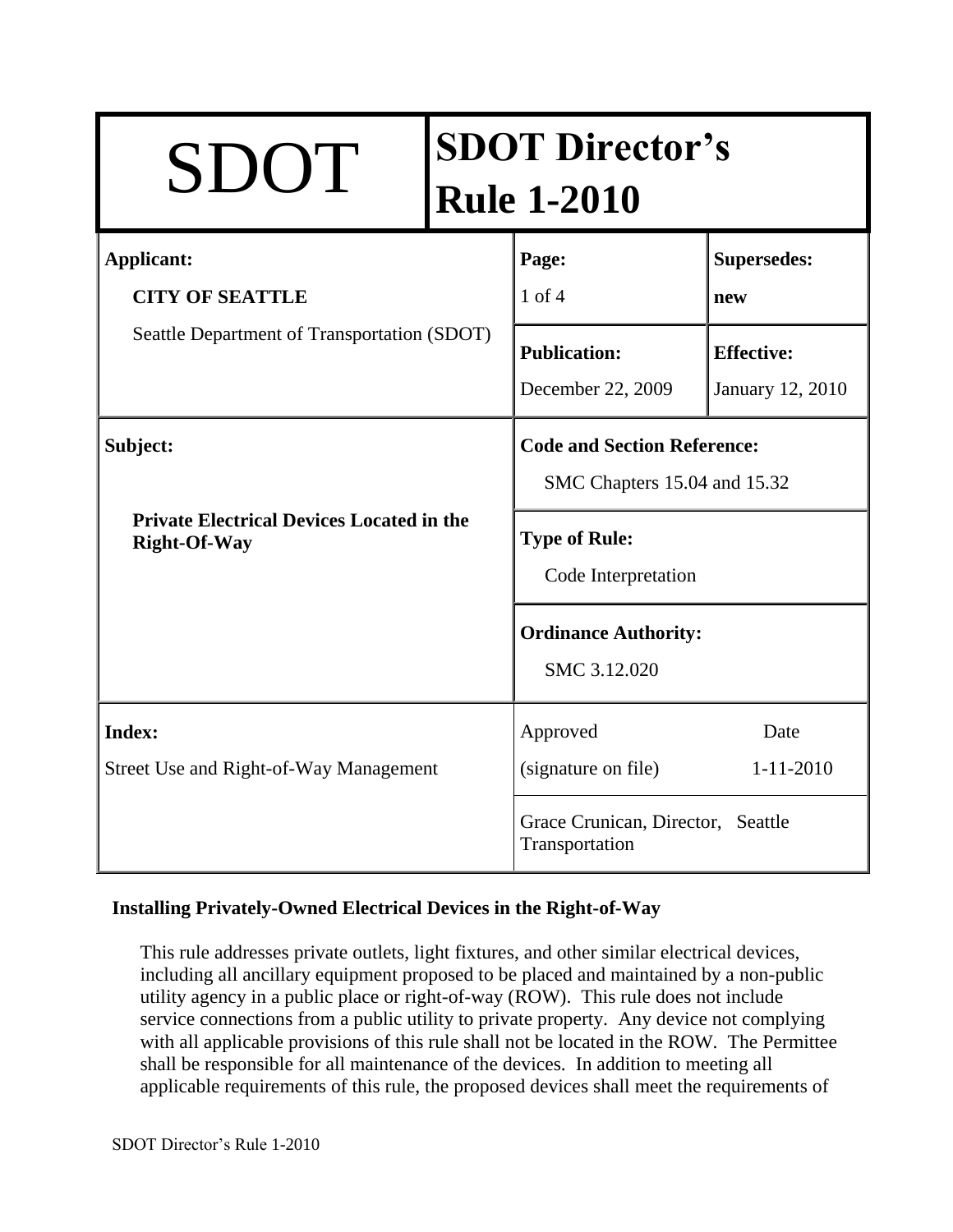the current edition of the National Electrical Code and Seattle Electrical Code Supplement.

# **Required City Permits**

Any person or entity proposing to install a device subject to this rule must first obtain all applicable permits from the Seattle Department of Transportation (SDOT) and Department of Planning and Development (DPD) including, but not limited to:

- A SDOT Street Use Utility Permit. SDOT may, as allowed by Chapter 15.04 Seattle Municipal Code (SMC), add additional conditions to the Street Use Permit to protect the public;
- A SDOT Street Use Annual Permit if the device was previously issued a Street Use Permit for the initial installation; and
- A Department of Planning and Development (DPD) Electrical Permit for the electrical portion of the installation. For additional information regarding installation requirements and permitting, contact DPD's Electrical Technical Information line at (206) 684-5383.

### **Placing Outlets, Light Fixtures, or other Devices**

Outlets, light fixtures, or any other device subject to this rule shall not:

- Create a public safety hazard;
- Interfere with vehicular or pedestrian movement;
- Be placed where they are susceptible to damage by vehicles including vehicle doors;

### **Low Voltage (24-volt) Requirements**

The City encourages the devices addressed by this rule to be low voltage, with a maximum of 24 volts. Because of the greater safety of low-voltage devices, these devices are subject to fewer standards under this rule.

### **Line Voltage (120-volt) Requirements**

Prior to installing any 120-volt conductors in the ROW, the applicant shall comply with Revised Code of Washington (RCW) 19.122.030, which requires the applicant to call the one-number locator service and have all utilities located prior to excavating. It also requires the owner of the conductor to subscribe to the one-number locator service.

Conduits must be placed a minimum of 36-inches below grade. When a conduit intersects existing utilities, the conduit's clearance shall comply with City Standard Specifications Section 1-07.17 and Seattle City Light Standard Detail Electrical Conduit and Facilities in the Right-Of-Way U2-10/NDK-50.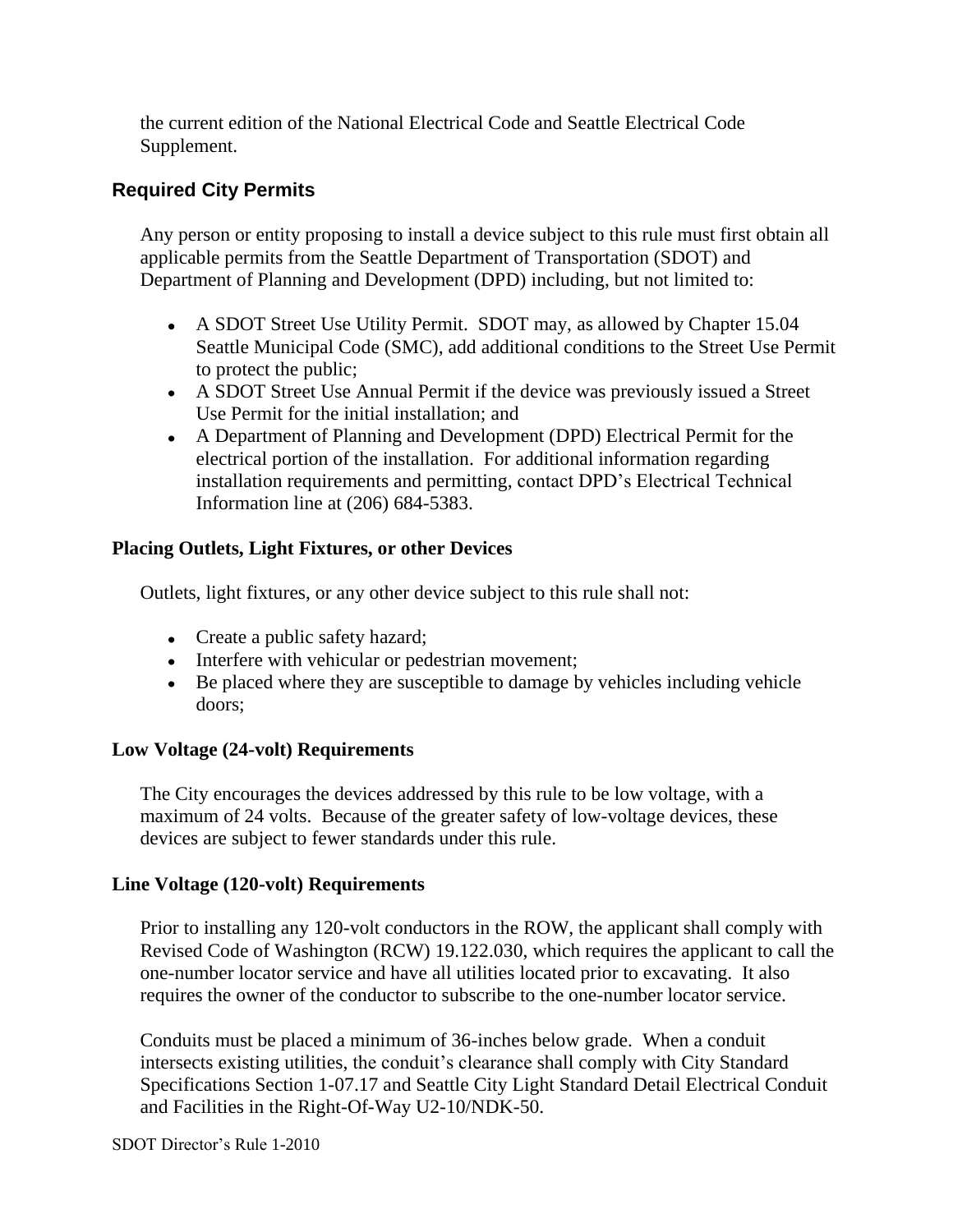Conductors must be contained in a schedule-80 Polyvinyl Chloride Conduit (PVC) or a metallic conduit, such as Intermediate Metal Conduit (IMC) or Rigid Metal Conduit (RMC).

Detectable warning tape and a zone of warning aggregate that is 24-inches deep by 12 inches wide must be placed above the conduit.

Brass tacks or plates must be placed in concrete to mark and identify the power and type of conduit location at the entry point and at any turn in the conduit.

### **120-volt Outlet Box and Cover Requirements**

Outlets shall be placed in an outlet box hood and remain locked when not in use.

The outlet box shall be rigidly fastened to a structural surface or a brace. If a brace is used it must be made of treated wood, polymeric material or corrosion resistant metal of adequate strength.

The outlet box shall be UL listed for wet locations if located in an outdoor or wet location.

The outlet box shall be constructed from either cast metal or polymeric materials.

The outlet box shall be of heavy-duty construction capable of resisting physical damage.

If a conduit is used to support the outlet box, IMC or RMC conduit may be used. If the outlet box and conduit can be rigidly secured to a permanent structural surface, rigid schedule 80-PVC may be used.

An outdoor receptacle cover that protects attached cords when plugged into the outlet shall be used. The cover should be constructed of durable material that resists physical damage.

### **Light Fixture Requirements**

The purpose of all lighting fixtures proposed to be installed in a planter strip must be identified in all SDOT permit applications.

Fixtures that could be oriented in an upward direction shall be fully enclosed. Lowvoltage lighting installed according to the manufacturer's requirements is not subject to this requirement.

Fixtures may not be swivel mounted.